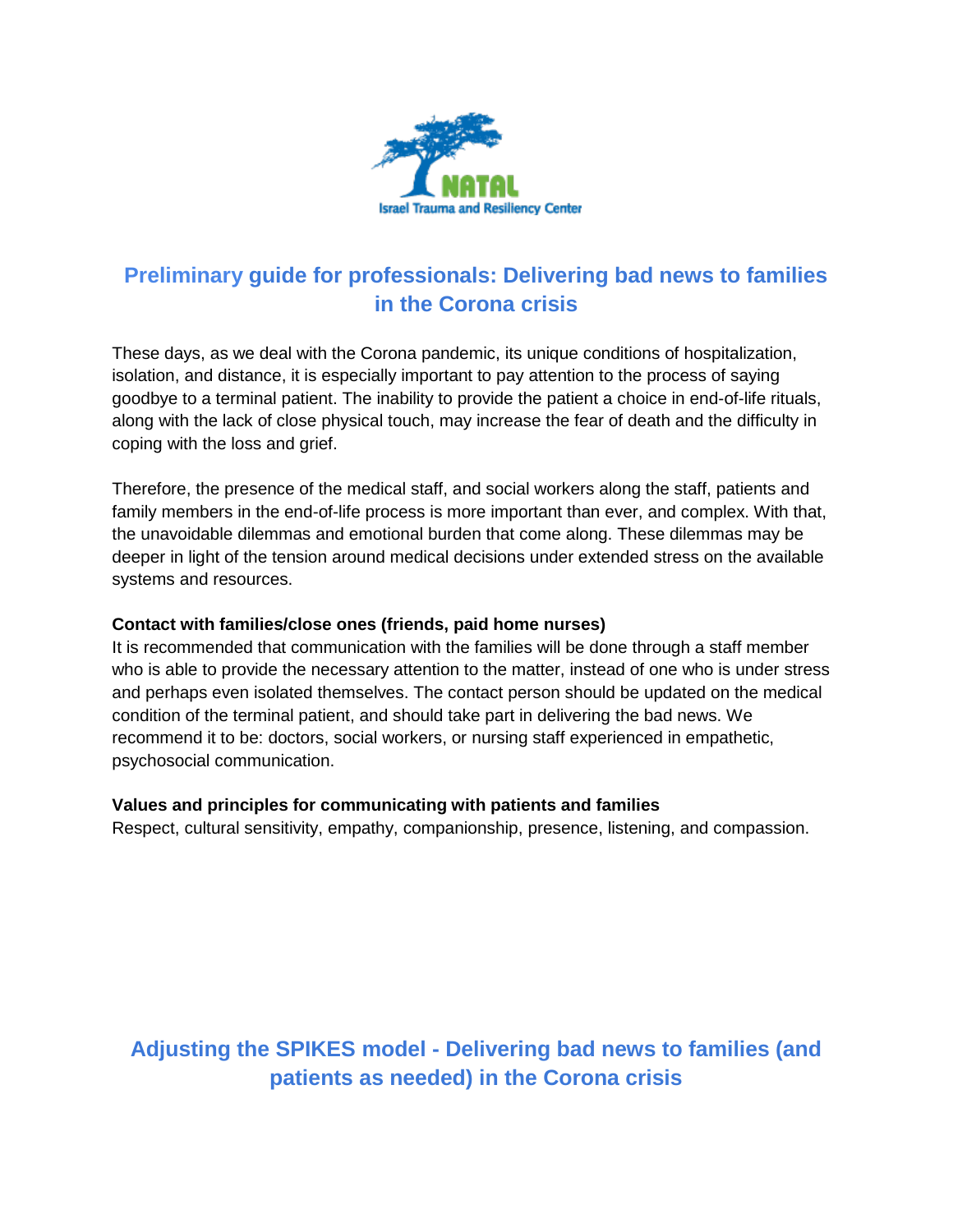## **SETTING UP**

- 1. Determine where and how the conversation will take place. The ideal scenario is face-toface when the family arrives to the isolated area. If this is not possible, the conversation should take place using a video-based platform (WhatsApp, Zoom, Skype).
- 2. Ensure a quiet and private environment, even on a digital platform. Pay attention to the visual background (what is seen behind the deliverer) and background noises.
- 3. Self-presentation of the deliverer with name and role, since it is possible the receiver of the news is not familiar with the staff or deliverer.
- 4. Check and determine who should be present in the conversation.
- 5. Check who the patient would want present in the conversation, and ensure ample time to invite and connect them.
- 6. Update the family on how much time is remaining.
- 7. Try and keep **eye contact**, which is very important since communication is at a distance.
- 8. **Example for verbal communication:** "It is important for me to allot you time and attention."

# **PERCEPTION**

- 1. Ensure an understanding (by asking directly, if needed) exactly what information they already have, and what already has been said; what the family knows about the condition of their loved one (in case the conversation is an update of a worsening condition: what they know about the next steps, the emotions that will come along with the next step, and the medical terminologies for those).
- 2. Identify the emotional state of the family/patient: denial, anger, fear, anxiety, helplessness, uncertainty. Pay attention to the feelings of guilt that may arise due to the manner of saying goodbye the difficulty of physically sitting by their loved ones through their last moments.
- 3. **Example for verbal communication:** "What do you already know? How do you understand the situation? What do you know about their condition? What have you been told?"
- 4. Acknowledge and state: "What you are dealing with is very difficult and terrifying."

# **INVITATION**

1. Clarify just how willing the family is to have the conversation, and prepare them (can be done with a single sentence) to the news they are about to hear about their loved ones.

## **2. Example for verbal communication:**

- a. "Sadly I have bad news for you."
- b. "To our dismay, the situation has worsened."
- c. "Would you like for me to deliver you all the medical information regarding the condition of your loved one?"
- d. "When time is running out, what is the most important thing for you?"
- e. "What is important for you that we know about your loved one (the patient)?"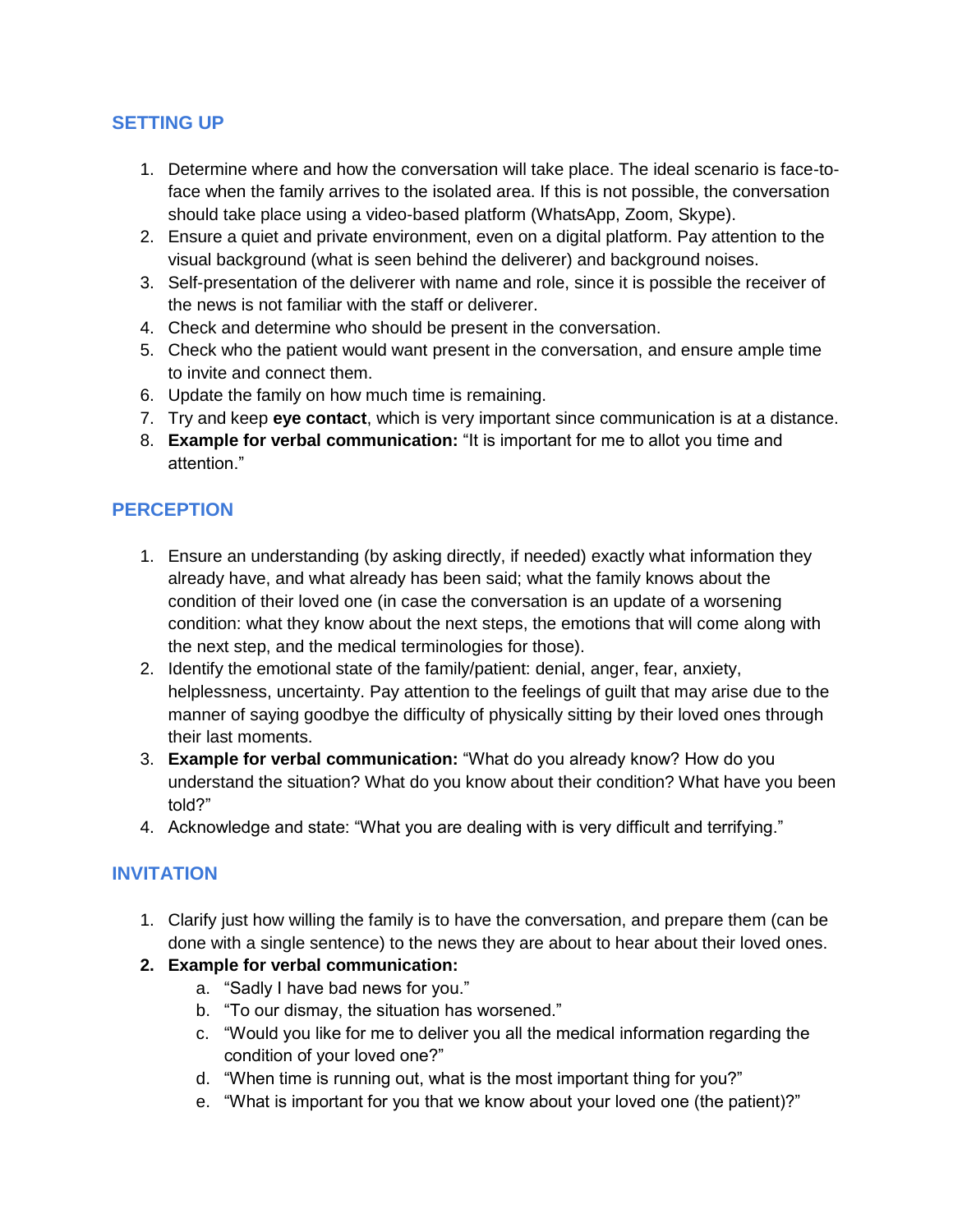3. **Avoid saying:** "We failed, there is nothing left to do, what we tried didn't help, etc."

#### **This is where the delivery of bad news takes place: following the preparatory sentence, the bad news must be delivered. Following which, any additional information must be provided.**

## **KNOWLEDGE & INFORMATION**

Providing the family a sense of companionship/

- 1. Use clear and non-vague terms (such as: "they're gone…" or "they're no longer with us…"), and avoid using terms like: "there is nothing left to do."
- 2. Provide information about what to expect regarding the feelings of the patient, or the upcoming medical procedures.
- 3. Provide information about the procedure in the hospital/country, to the best of your knowledge. This includes what will be done or not done (relocating the patient to the ER, connecting the patient to a ventilator, etc.). Emphasize these steps as procedures for all hospitalized patients.
- 4. **Example for verbal communication:**
	- a. **When the news is about an expected/unexpected worsening of the condition:** "I wish this was different, but unfortunately the condition has worsened / going in a bad direction / your loved one is in a life-threatening condition / we expect to have to anesthetize and attach them to a ventilator / they are currently under anesthesia and attached to a ventilator."
	- b. **When the news is about death:** "I'm sorry, (name of patient) has passed away."

## **EMPATHY**

- 1. Attend to the emotional responses of the patient and their family.
- 2. Identify and attend to the emotional state after delivering the bad news: deep sorrow, denial, anger, anxiety, helplessness, uncertainty, guilt.
- 3. Hold space for the emotional turbulence: crying, cries of pain, drawing in.
- 4. Let the family feel your attachment and care for them.
- 5. **Example for verbal communication:**
	- a. "This is a very difficult loss."
	- b. "I am saddened by the loss you are experiencing."
	- c. "You had no control over this, you did everything you could."
	- d. "I am sorry you have to say goodbye this way, I would like to offer you…"
	- e. (If it is within your capacity:) "This is a difficult moment, if you would like, I could stay by your side throughout the various next steps."
- 6. (Ideally, the news is delivered to the family at a time when the patient can still communicate, in which case, offer to connect them with a closed-circuit screen, video chat, or phone call).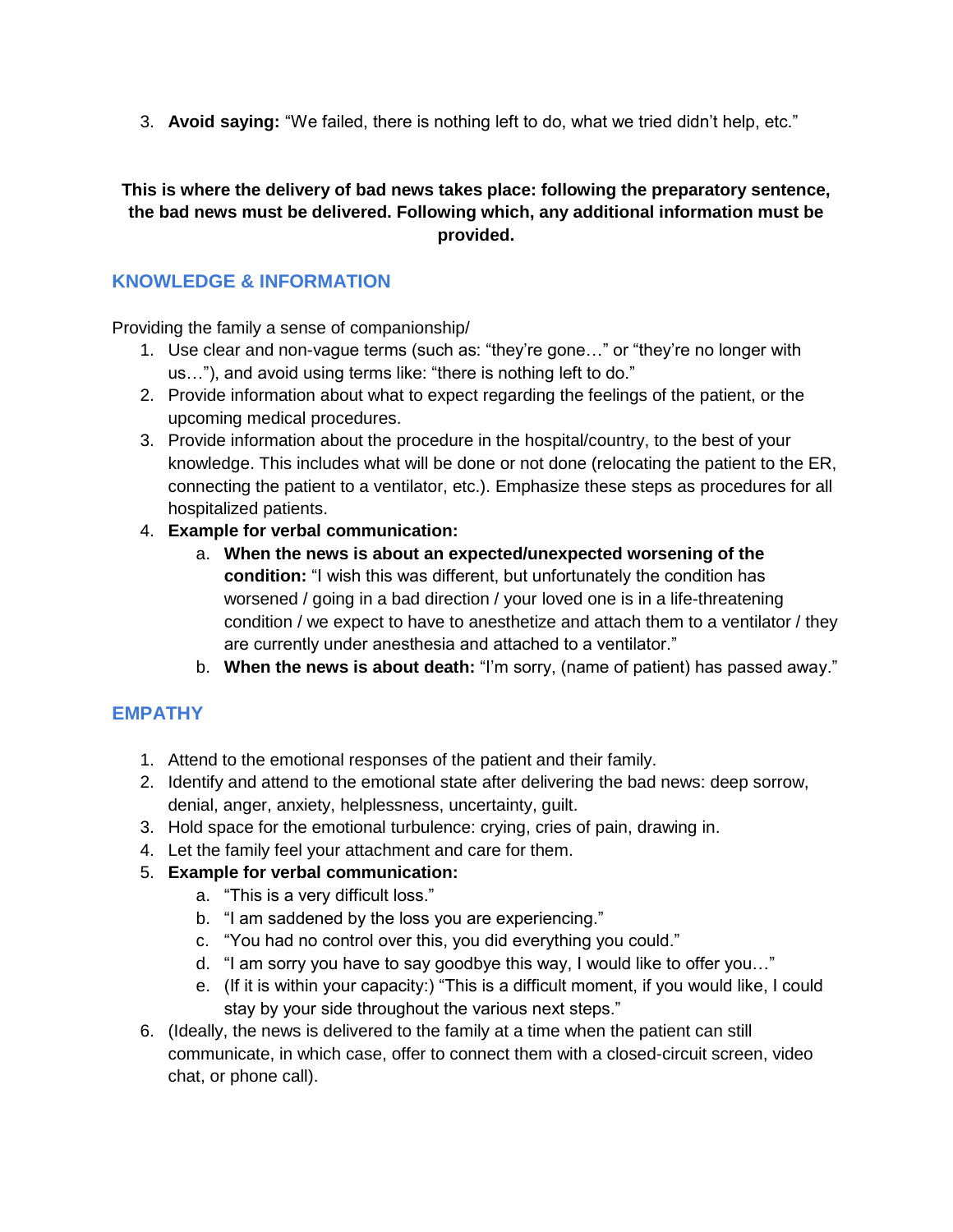- 7. **In case the patient is anesthetized and attached to a ventilator, you may still offer the family:**
	- a. **"The sense of hearing is the last to function, therefore, you can still communicate your thoughts and feelings. We can do this via:"**
		- i. Write what you would like to tell your loved one and staff members (recommended only for staff with prior familiarity with the patient), which we will then read to them.
		- ii. Record a message for your loved one which we can play for them.
		- iii. When possible, include the family via video during the moment in which you deliver their words to the patient.
		- iv. Offer the family: "Is there anything else you still want to tell your loved one, or something you wish to take the time to say again?"

# **SUMMARY**

- 1. Ensure that the family/patient received the information and **understood** it.
- 2. Receive information from the family about how they would like to say goodbye, and assist them in coordinating this.
- 3. (If it is within your capacity, and in accordance with your role,) continue to escort the family and ensure there are plans for where and how the burial will take place.
- 4. Identify the family's support system: Who else will be by their side? By phone/video (at this time, we can consider neighbors as well as volunteers).
- 5. Consider providing the family video footage or photos of their loved ones throughout the disease and end-of-life (so they may have memories for the future).
- 6. Offer and ensure the family a continued support and contact in the community, and inform them who they will be able to keep in contact with as needed.
- 7. **Examples of verbal communication:** 
	- a. "Did you receive all the information you need, and do you understand it?"
	- b. "Could you think of the best possible way, considering the circumstances, to say goodbye?"

## **For the staff member:**

In the case where the family shares with you their last words for the patient (whether you are asked to read it to them, are present in their video call, etc.), it it of utmost importance for you to validate their words:

- Mention that the patient can hear their words, even if they cannot respond.
- Ask the family to speak slowly and take their time.
- At the end of the conversation with the patient, remain with the family a few more moments to check how they are feeling and validate their words:
	- "What you said was beautiful and meaningful."
	- "From your words it is clear to see how dear they are to you."
	- "If I were to hear such things I would feel extremely loved and appreciated."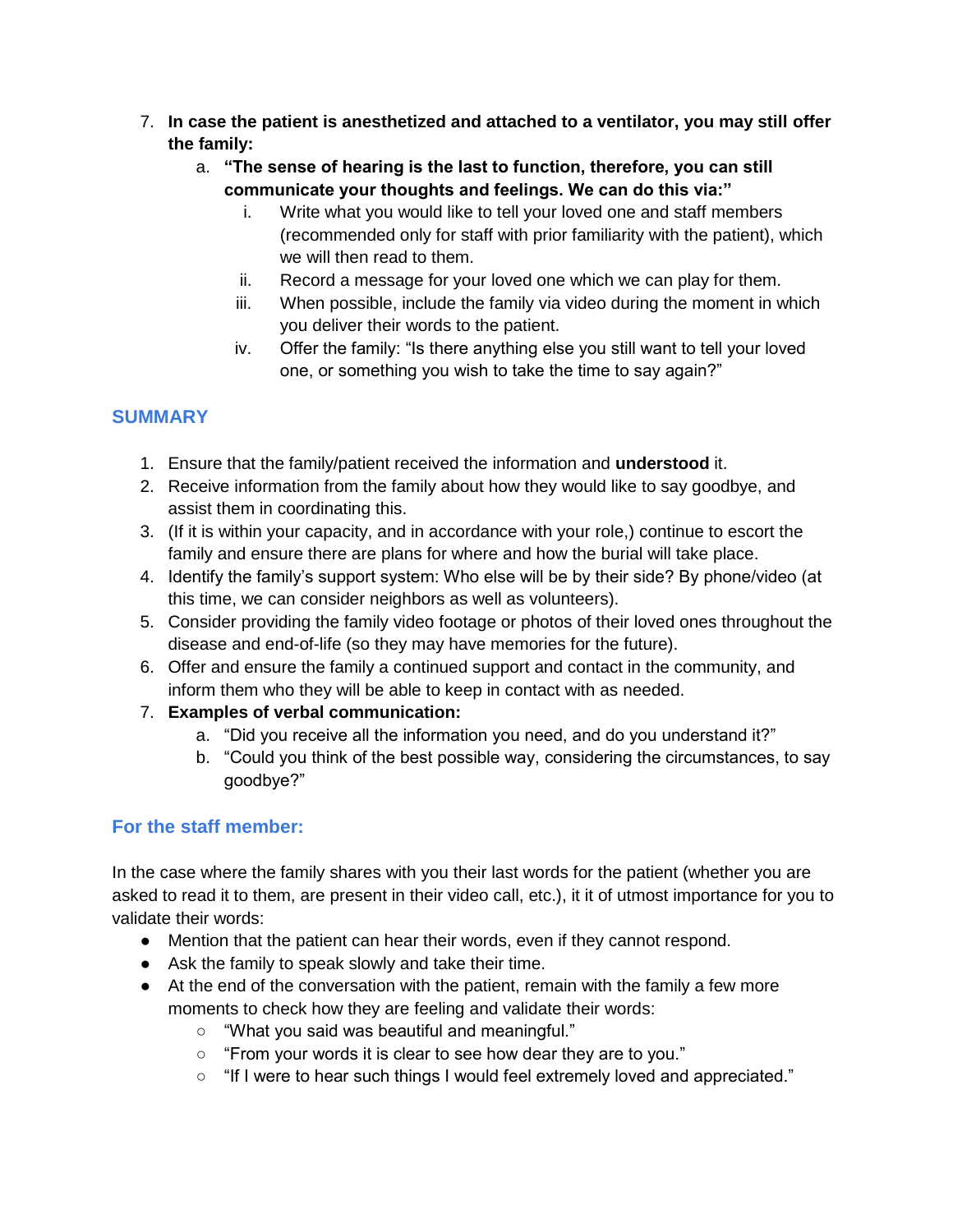#### **The pause**

"The pause" is an invitation for a moment of silence, held in the hospital after the death of a patient. It enables closure for the medical staff along with the patient's family. It is a simple ceremony which holds the spotlight on this moment, and sanctifies it. By participating in the moment of silence, the staff members, who may belong to varying religious and cultural backgrounds, come together in ceremony and honor the deceased. The ceremony serves as a tool for self-preservation and buffer against burn-out.

Each one of the staff members may request a "moment of silence" in the appropriate time. Should it not be possible right away, a later and more convenient time should be picked, where all staff members may attend. There is an added benefit to including the family of the deceased if possible, as it emphasizes the importance for the moment for all.

The verbal invitation to the moment may be phrased: "If we could please pause and honor the person laying before us. They lived a full life, and now, they are gone. This person loved and was loved. They were somebody's friend, and family. In this moment of silence we express our appreciation and respect for this person, and all efforts we made to save them. [moment of silence]. Thank you everybody."

#### **Self-preservation for professionals**

These are tough times, and the emotional and technical burdens are especially high. It is crucial that you protect and care for yourselves. You may be experiencing multiple difficulties at once:

- Concern for your own family and their health under these circumstances. Including the family (appropriate to age) in these concerns, and discussing possible solutions to minimize the danger may help decrease the weight of the responsibility you are carrying. It is easier to hold concern and responsibility when they are shared.
- A sense of helplessness in the face of difficult situations (especially whether we can overcome the lack of resources and difficult decisions it calls for). Remember what you **can** do, and the ways in which your work contributes and benefits even when the situation is extremely difficult: listening, educating about the foreseeable future, assisting in preparation, physical or emotional presence. All of these are critical and meaningful.
- Concern about the anger and frustration of patients and families. Remember that the source of anger for the family is being unable to help, and their perceived responsibility to care and love for their loved one being taken away from them.
- Difficulty navigating between the demands of your home and family, and work. As possible, try to schedule set times to be with your family and disconnect from work. Even 15 totally dedicated minutes (phone aside) can be meaningful.
- In case you work from home, the blurring of boundaries may become even more confusing. Pre-determine your work hours and inform your house members of them, along with when you will become available (if unknown, tell them you will let them know later). Try to initiate intentional transitions between work and home life, for example: a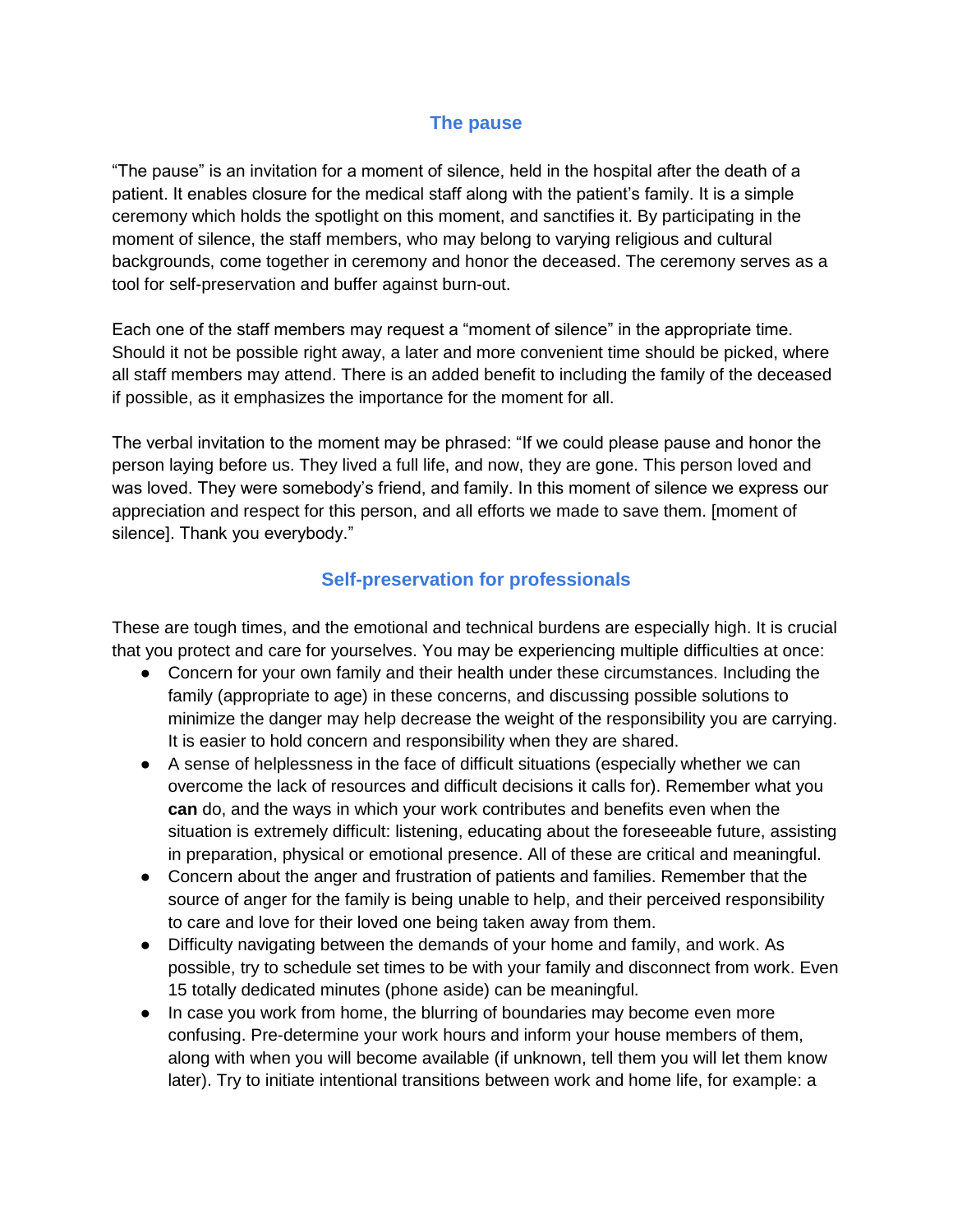verbal statement that you are now available; a shower; a change of clothes; a short walk outside; a cup of coffee.

- Concern about burn-out and automatic functioning.
	- Notice emotional and physical signs, on yourself and your colleagues.
	- Moments of compassion and assistance try to choose one small moment a day where you connect to another person, assist a patient or one family. These small moments are a huge accomplishment in these times, and will contribute to your sense of importance and meaning.
	- Moments of enjoyment and relaxation even just a couple minutes where you do something that brings you joy or calms you: music, conversation, mindfulness, meditation, a cup of coffee.
	- Moments of release and breathing sit comfortably, inhale and exhale calmly and comfortably, more slowly and deeply than usual, and release tension from your muscles. Take a minute like this every few hours in the day. Breaths are the most effective tool for protecting your physical and mental systems from overstress.
	- Share your experiences with close ones.
	- Share your experiences with colleagues one of the most important factors of resilience is the ability to share your feelings and experiences with fellow staff. Try to make time for this, since you all share similar experiences.
	- If you are unable to hold a conversation, write in a journal. You may also photograph and jot down a few words by the photos, in order to mark meaningful moments every day.
- Concern about physical exhaustion. Make sure to rest and meet your basic needs: sufficient water and nutritious meals. These days it is especially important to protect physical resilience. Remember that doing so will protect your ability to continue helping others. Additionally, try to engage in short physical exercise appropriate for closed space, and to spend time outside in the sun at least once a day.
- Finally remind yourselves that this is temporary, and until it passes, you have the privilege of giving to others, while learning important self-growth lessons yourselves. The events of these times will induce deep changes in all of us, individuals and organizations. It is up to us to create the meaning of these changes, now.

We recommend utilizing the VITALtalk document from which this guide has been created: <https://www.vitaltalk.org/guides/covid-19-communication-skills/>

Writing, editing, and translating:

Hila Eshhar, SCP-C Spiritual Care provider, Supervisor and Group Facilitator, NGO Kashuvot - Schwartz Center.

Anat Zakai, MSW, Clinical Social Worker, Group Facilitator in NATAL Community Outreach Unit.

Tamar Lavi, PhD, Educational Psychologist, Director of NATAL Community Outreach Unit. Rebecca Cohen, MSW, Intern in NATAL Resource Development & International Relations Unit.